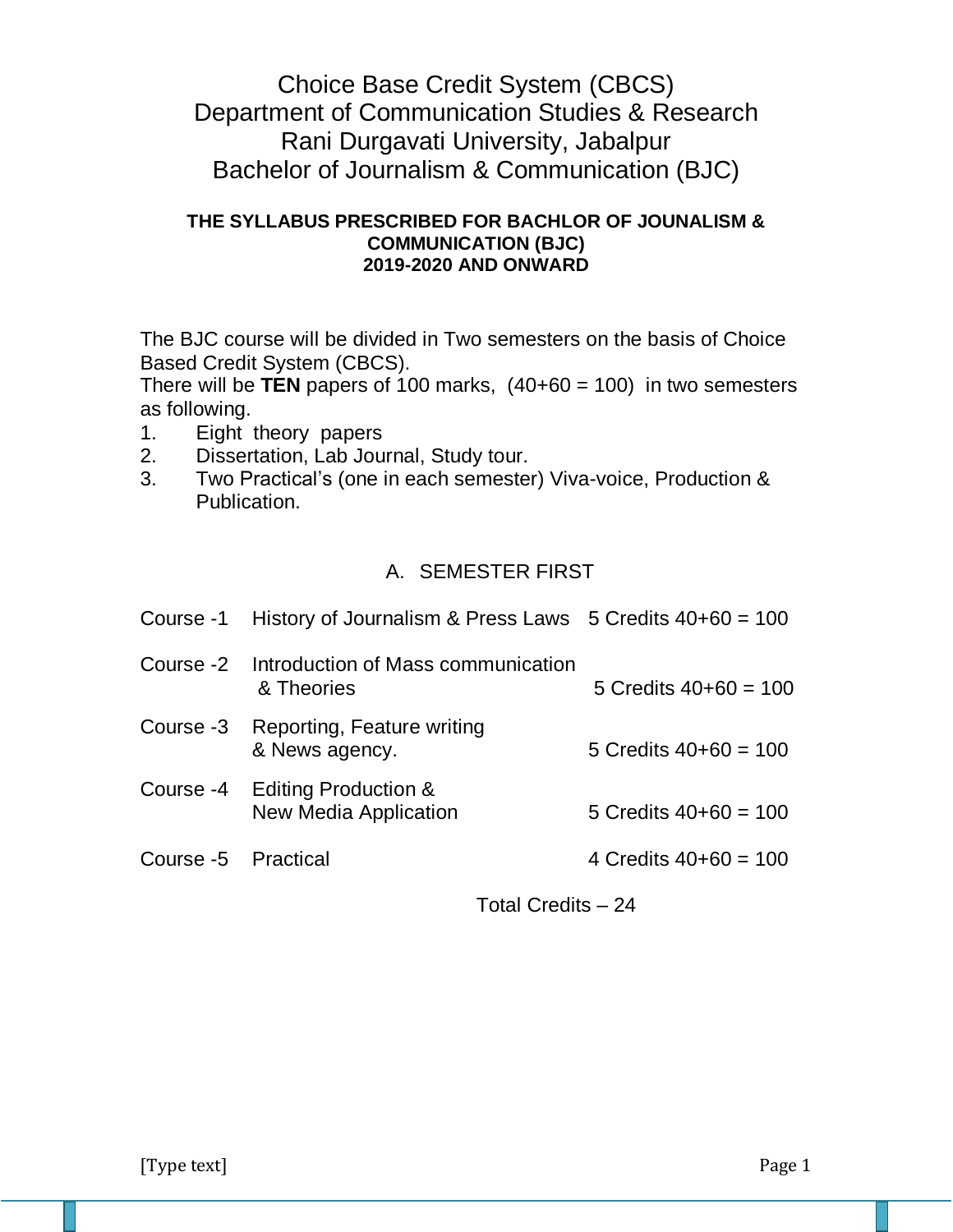# **B. SEMESTER SECOND**

|                   | Course - 6 Principle of Advertising<br>& Public Relations                                            | 5 Credits $40+60 = 100$    |
|-------------------|------------------------------------------------------------------------------------------------------|----------------------------|
|                   | Course -7 Audio Visual Communication<br>(Film, T.V., Radio, Satellites<br>and Video Communication) : | 5 Credits $40+60 = 100$    |
| Course -8         | Development Communication:                                                                           | 5 Credits $40+60 = 100$    |
| Course -9         | Dissertation & Production<br>The paper 9th will be divided<br>in Three parts.                        | 5 Credits $40+60 = 100$    |
| Parts one         | <b>Dissertation</b>                                                                                  | 60 Marks                   |
| Parts two         | Production Of Lab Journal                                                                            | 15 Marks<br>$\blacksquare$ |
| <b>Part Three</b> | Electronic Media Production                                                                          | 15 Marks                   |
| Part Four         | <b>Study Tour</b>                                                                                    | 10 Marks                   |
|                   | (as per ordinance 67 of BJC)                                                                         |                            |
|                   | Course -10 Practical & Viva                                                                          | 4 Credits $40+60 = 100$    |

Note - The practical will be conducted by external & internal examiners.

Total Credits - 24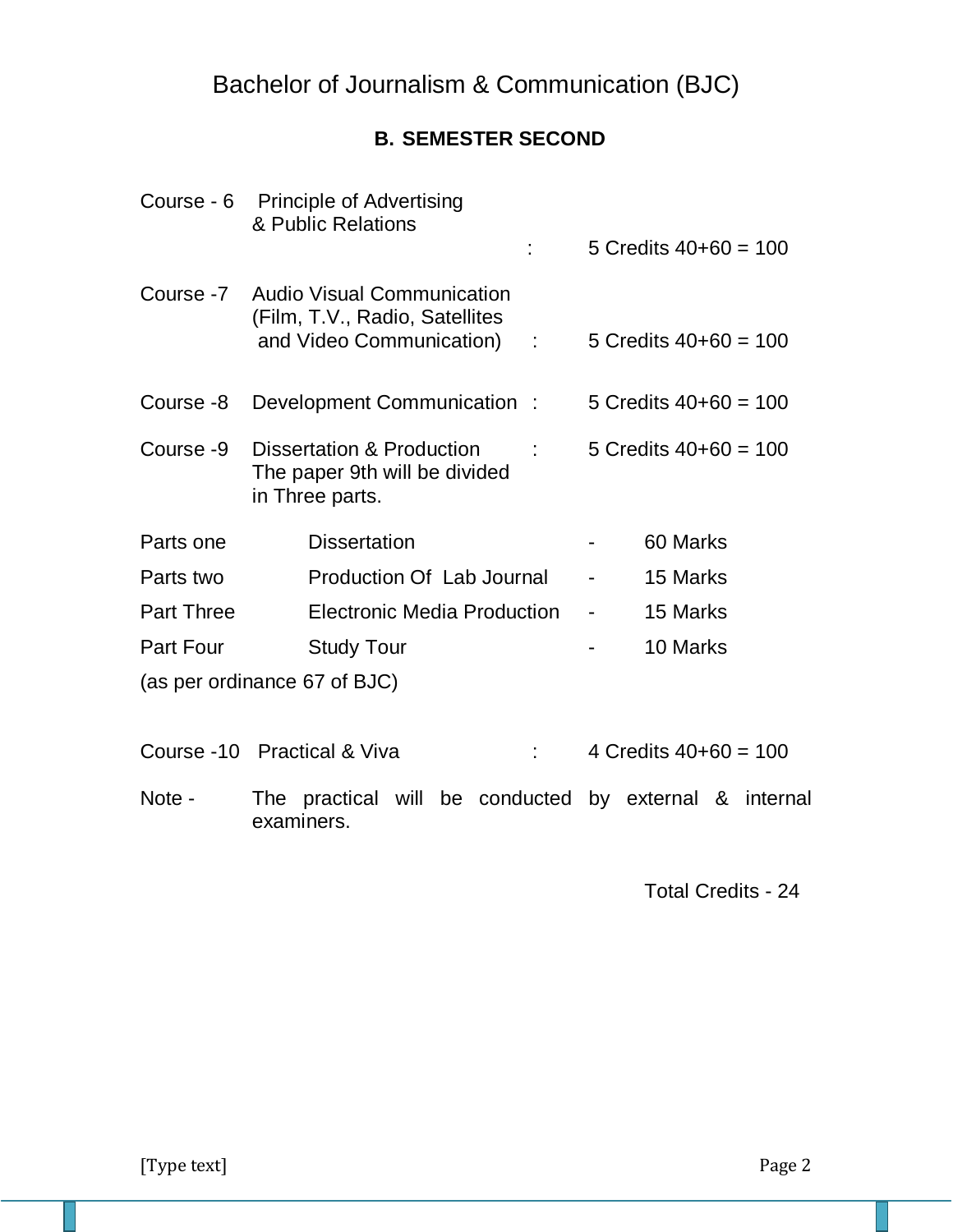## Choice Base Credit System (CBCS) Department of Communication Studies & Research Rani Durgavati University, Jabalpur

## SYLLABUS & SCHEME (Under CBCS) BACHELOR OF JOURNALISM & COMMUNICATION (B.J.C.) 2019-2020

### **FIRST SEMESTER**

There shall be five papers in each semester, four theories and one practical. Each paper is divided in two components. Component A and Component B. Passing in each component shall be compulsory. Each theory paper will be divided in to Five Units. The students will be required to solve one question from each units. Details and marks are as following:

### COMPONENT - A THEORY PAPERS

| Course   |                                                      |                |            | Valuation        | Total |
|----------|------------------------------------------------------|----------------|------------|------------------|-------|
| Code     | <b>Course Title</b>                                  | <b>Credits</b> | <b>CCE</b> | <b>TEM</b><br>Ex |       |
| Course 1 | History of Journalism & Press<br>Laws                | 5              | 40         | 60               | 100   |
| Course 2 | Introduction of Mass<br>communication & Theories     | 5              | 40         | 60               | 100   |
| Course 3 | Reporting, Feature writing<br>& News agency          | 5              | 40         | 60               | 100   |
| Course 4 | <b>Editing Production</b><br>& New Media Application | 5              | 40         | 60               | 100   |
| Course 5 | Practical                                            | 4              | 40         | 60               | 100   |

### Semester – I

Total Credit - 24

Note - The examinations ,division, grading, cce will be conducted under CBCS ordinance no. 222.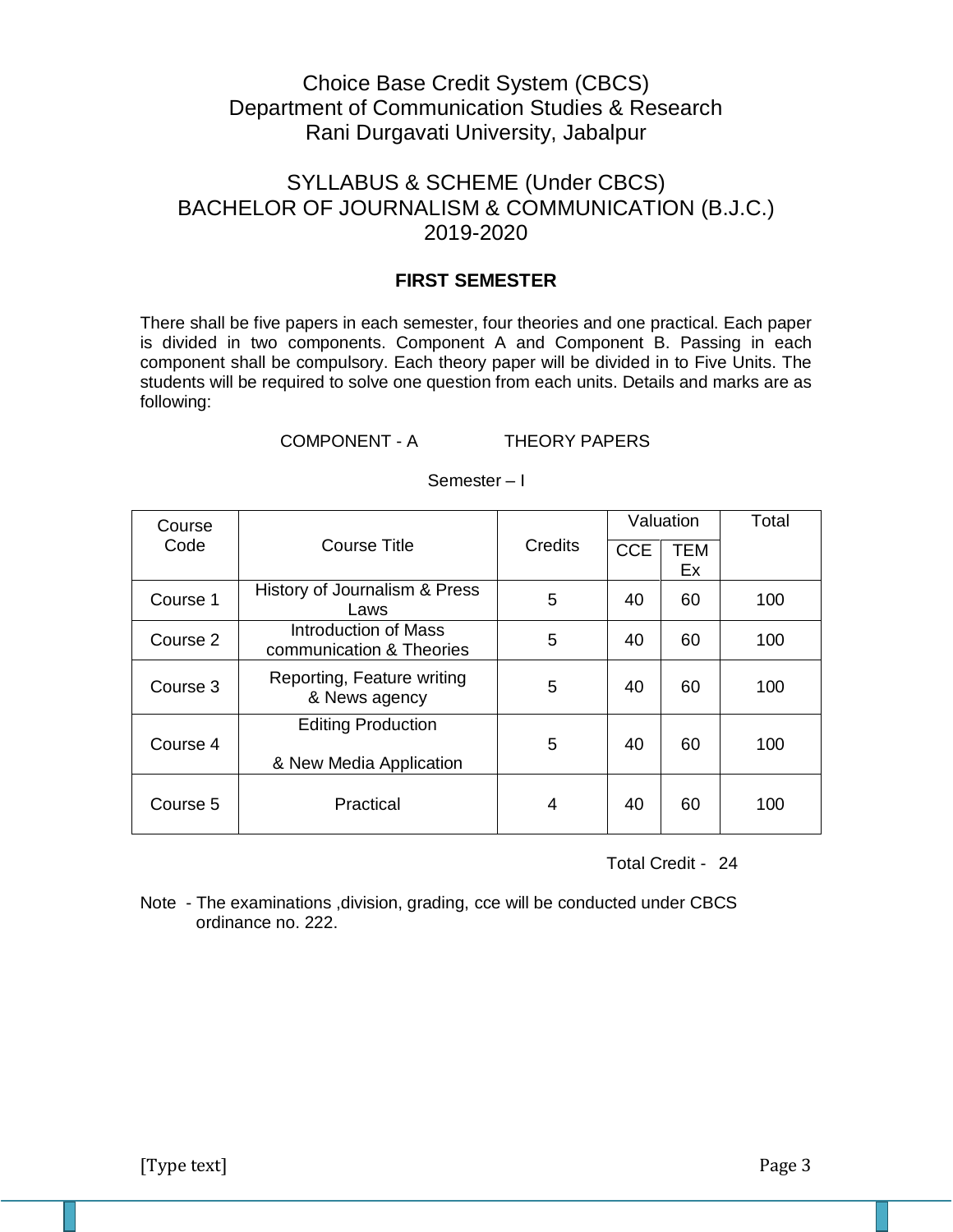|            | COMPONENT - B -                                            | <b>CCE</b>                  |
|------------|------------------------------------------------------------|-----------------------------|
|            |                                                            | <b>Marks</b>                |
| Course - 1 | 1. Seminar<br>2. Unit Test<br>3. Unit Test<br>4. Unit Test | 10<br>10<br>10<br>10        |
|            |                                                            | Total $-40$<br><b>Marks</b> |
| Course - 2 | 1. Seminar<br>2. Unit Test<br>3. Unit Test<br>4. Unit Test | 10<br>10<br>10<br>10        |
|            |                                                            | Total $-40$                 |
|            |                                                            | <b>Marks</b>                |
| Course - 3 | 1. Seminar<br>2. Unit Test<br>3. Unit Test<br>4. Unit Test | 10<br>10<br>10<br>10        |
|            |                                                            | Total $-40$                 |
|            |                                                            | <b>Marks</b>                |
| Course - 4 | 1. Seminar<br>2. Unit Test<br>3. Unit Test<br>4. Unit Test | 10<br>10<br>10<br>10        |
|            |                                                            | Total $-40$                 |
|            |                                                            | <b>Marks</b>                |
| Course - 5 | 1. Lab Journal<br>2. Press Conference                      | 30<br>10                    |
|            |                                                            | Total $-40$                 |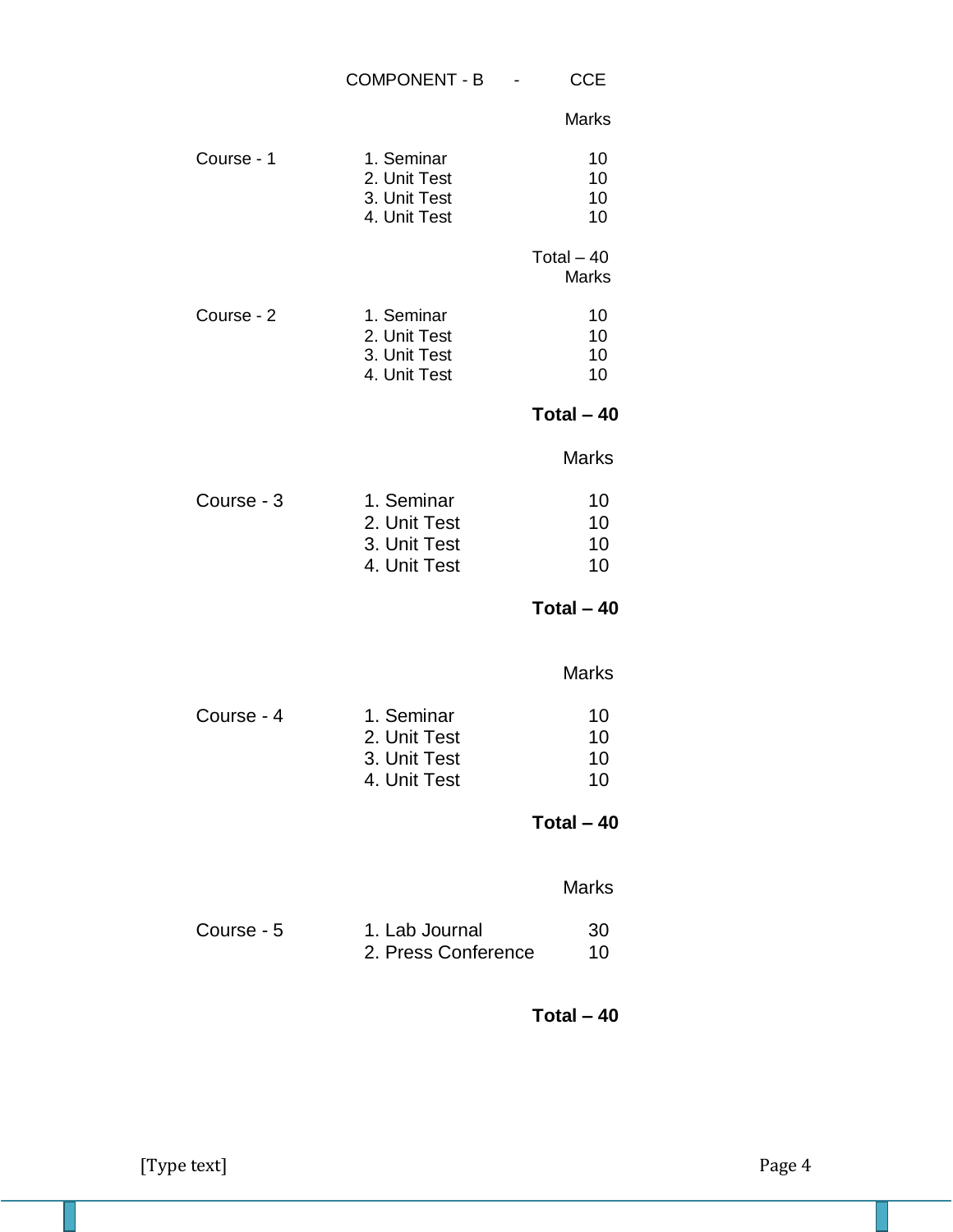# Semester - II

|                    |                                                                                                      |         | Valuation  |                  | Total |
|--------------------|------------------------------------------------------------------------------------------------------|---------|------------|------------------|-------|
| <b>Course Code</b> | <b>Course Title</b>                                                                                  | Credits | <b>CCE</b> | <b>TEM</b><br>Ex |       |
| Course 6           | <b>Principle of Advertising</b><br>& Public Relations                                                | 05      | 40         | 60               | 100   |
| Course 7           | <b>Audio Visual Communication</b><br>(Film, T.V., Radio,<br>Satellite and Video<br>Communication)    | 05      | 40         | 60               | 100   |
| Course 8           | Development Communication                                                                            | 05      | 40         | 60               | 100   |
|                    | <b>Dissertation &amp; Production</b><br>The paper 9 <sup>th</sup> will be divided<br>In Three parts. |         |            |                  |       |
|                    | Parts I - Dissertation                                                                               | 05      |            | 60               |       |
| Course 9           | Parts II - A : Production Of<br>Lab Journal                                                          |         |            | 10               |       |
|                    | <b>B: Electronic Media Production</b>                                                                |         |            | 10               | 100   |
|                    | Part III - A: Study Tour                                                                             |         |            | 05               |       |
|                    | B: Internship (08 Weeks)                                                                             |         |            | 05               |       |
|                    | <b>C:Press Conference</b>                                                                            |         |            | 10               |       |
| Course 10          | Practical                                                                                            | 04      |            | 40               | 60    |

Total Credit - 24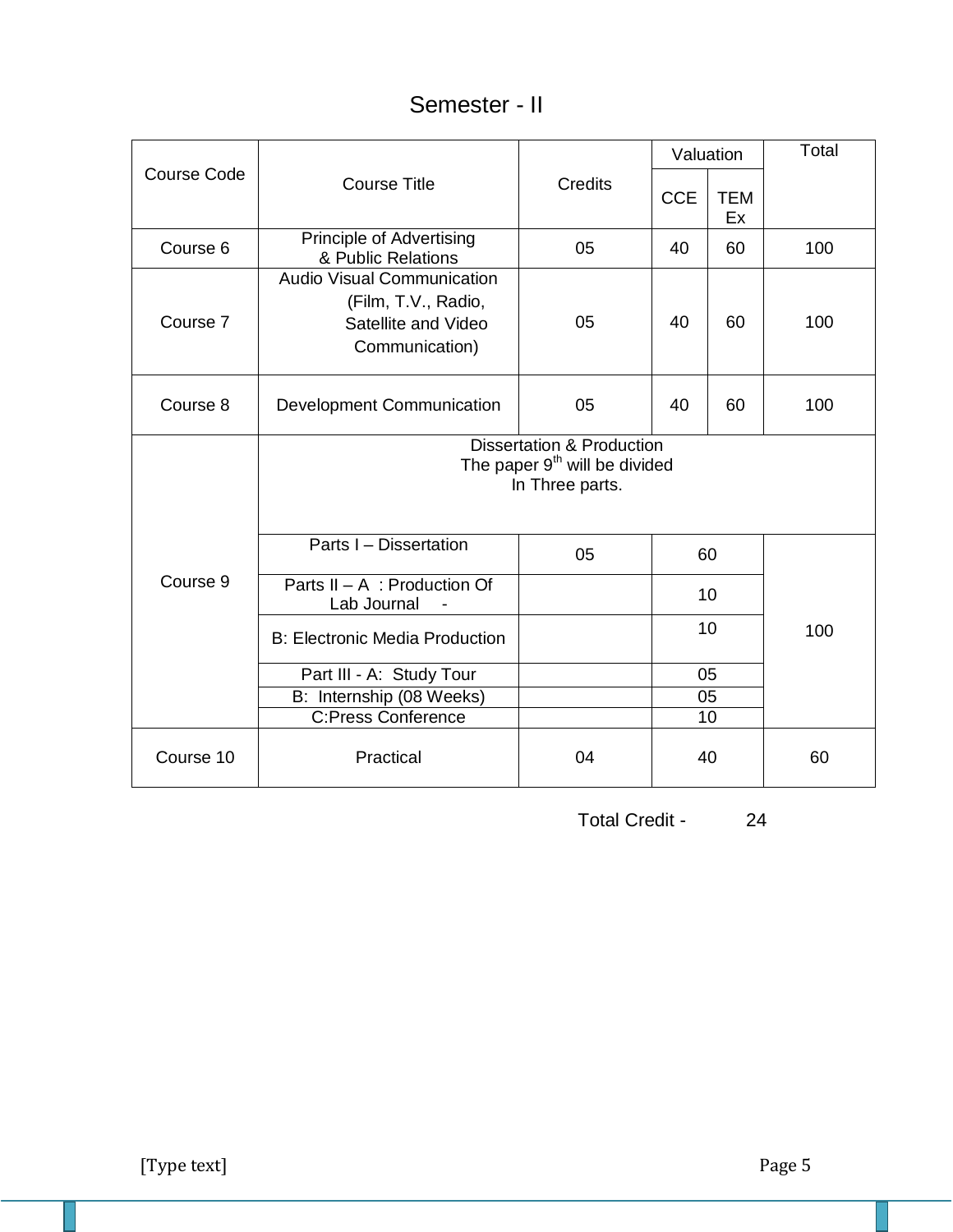## **COMPONENT - B - CCE**

| 1. Seminar   | 10. |
|--------------|-----|
| 2. Unit Test | 10. |
| 3. Unit Test | 10. |
| 4. Unit Test | 10. |
|              |     |

## **Total – 40**

Marks

| Course - 7 | 1. Seminar   | 10 |
|------------|--------------|----|
|            | 2. Unit Test | 10 |
|            | 3. Unit Test | 10 |
|            | 4. Unit Test | 10 |

**Total – 40**

Marks

| 10 |
|----|
| 10 |
| 10 |
| 10 |
|    |

**Total – 40**

Marks

Course - 9

| 1. Production Of Lab Journal -  |                |  |
|---------------------------------|----------------|--|
| 2. Electronic Media Production- |                |  |
| 3. Study Tour                   | 05             |  |
| 4. Internship (08 Weeks)        | 05             |  |
| 5. Press Conference             | 1 <sub>0</sub> |  |

**Total – 40**

|             |                              | <b>Marks</b> |
|-------------|------------------------------|--------------|
| Course - 10 | 1. Assignment in each Course | -30          |
|             | 2. Field Visit               | 10           |

**Total – 40**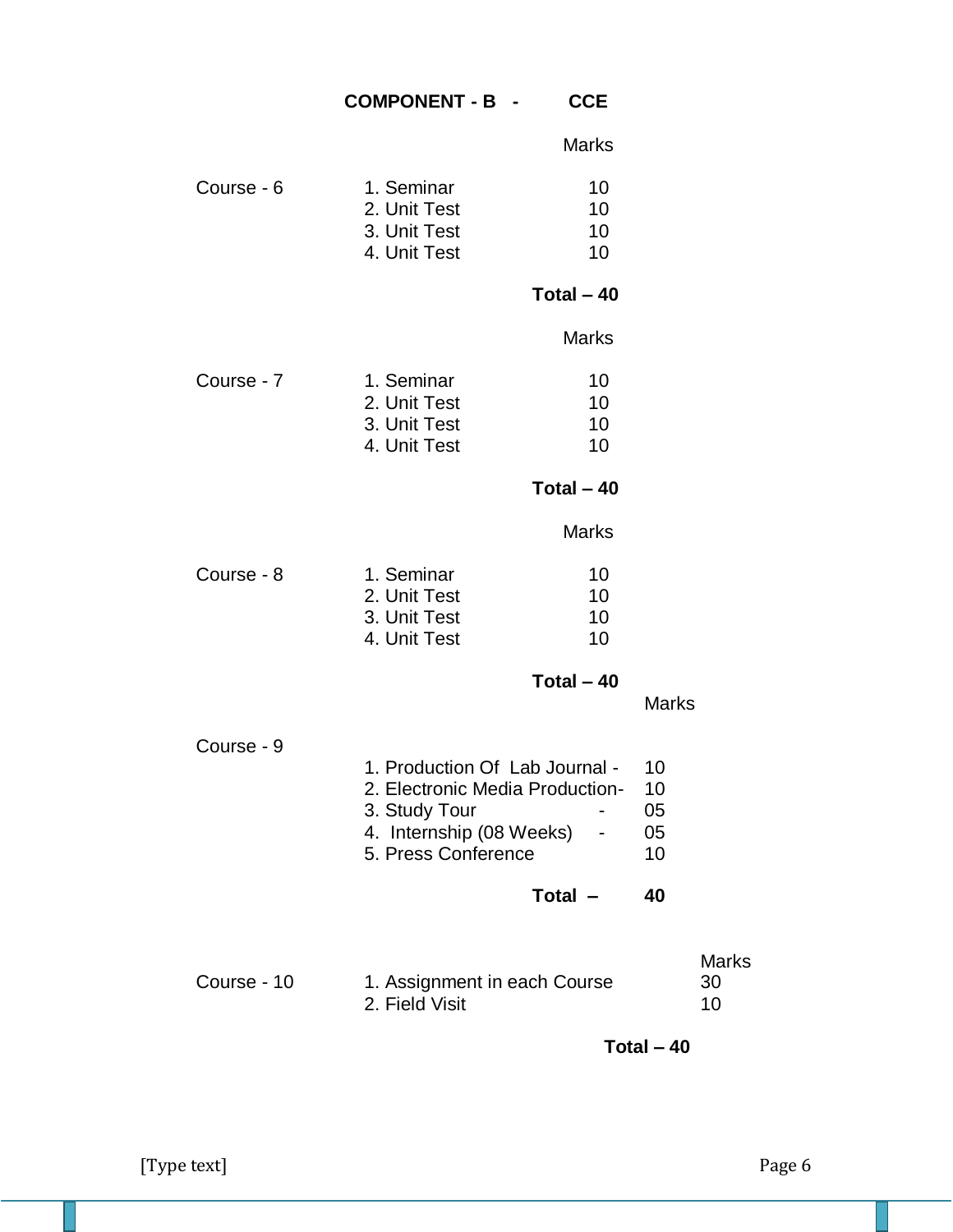## **FIRST SEMESTER**

## **Course – 1**

### **HISTORY OF MEDIA & PRESS LAWS**

 **Credit – 05 Marks - 60**

**UNIT I-** History of media development in the world. Origin and growth of Journalism in the world and particularly in India. Emergence of language press- Urdu, Hindi, and other vernacular press. Uddant Martand, Raja Ram Mohan Roy, Sir Silk Buckingham.

**UNIT II-** Vernacular Press Act, its impact on contemporary society. Contribution of Bhartendu Harishchandra, Tilak, Ganesh Shankar Vidyarthui, M.M. Malviya and M.K. Gandhi.

**UNIT III-** The role of Indian Journalism in freedom struggle. Journalism scenario pre and after independence, History and development of journalism in Madhya Pradesh.

**UNIT IV-** History of Press Laws in India. Laws of Libel and defamation, Copy Right Act. Contempt of Court Act, Parliamentary Privileges act, Human Right Act, Information Right Act.

**UNIT V-** Press and Books Registration Act, Official Secrets Act, Obscene Publication, Laws relating to Working Journalism.

**Practical & Assignments –** Every student of B.J.C has complete following assignments before he/she enters for examination. The assignments will be checked by course teacher.

- 1. Prepare a report on development of the press / Media.
- 2. Compare any two newspapers and its contents.
- 3. Make a chart of emerging trends in journalism.
- 4. Case study related to press laws (any five)
- 5. Visit and reports of local courts, local press. And local mass media organizations (At least five).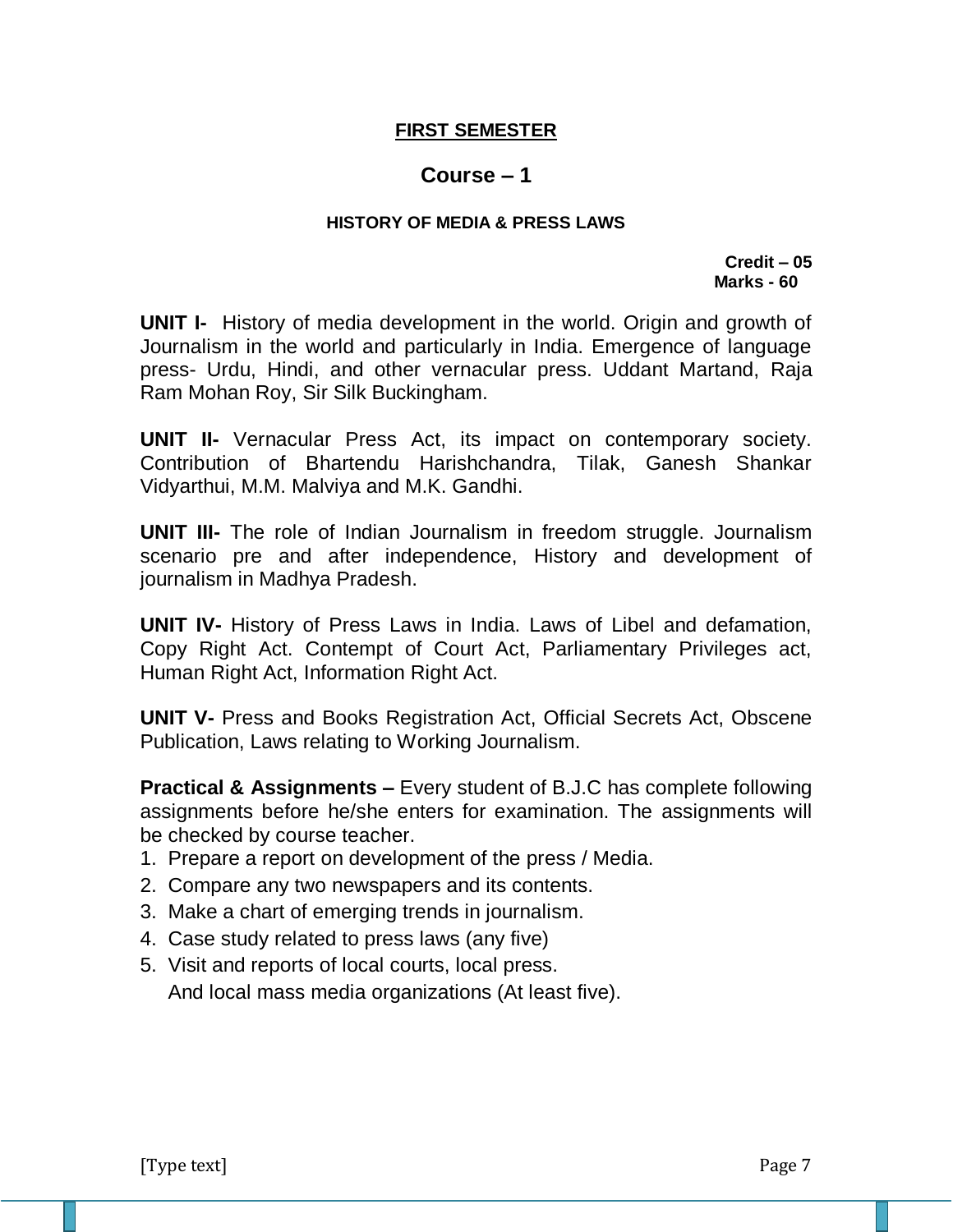**Note –** This will be responsibility of the subject teacher that student must complete practical and assignments. It must be duly signed by the teacher. Without completing above assignments and works no student will be permitted for final examination. The record of practical work will be maintained by the teacher concern.

### **Books Recommended :-**

- 1. Chalpati Rao  **The Press**
- 
- 3. D.D. Basu Press Laws
- 
- <sub>5ण</sub> बॉ. नंद किशोर त्रिखा प्रेस विधि
- 
- 
- 2. S. Natarajan History of Press in India<br>3. D.D. Basu The Stepse Laws
	-
- 4. R.R. Bhatnager  **Rise and Growth of Hindi Journalism** 
	-
- 6. fot;nRr Jh/kj & e/; i zn s'k dh i=dkfjrk dk mn ~Hko ,o a fodkl
- 7ण बाजपेयी अम्बिका प्रसाद भारतीय समाचारपत्रों का इतिहास
	-
- $8^{\texttt{U}}$  संपादन, डॉ. वेद प्रताप वैदिक क पत्रकारिता के विविध आयाम
- 
- 
- 9. fot;nRr Jh/kj & Hkkjrh; i=dkfjrk dk s"k 10<sup>0</sup> बॉ. अर्जन तिवारी समग्र पत्रकारिता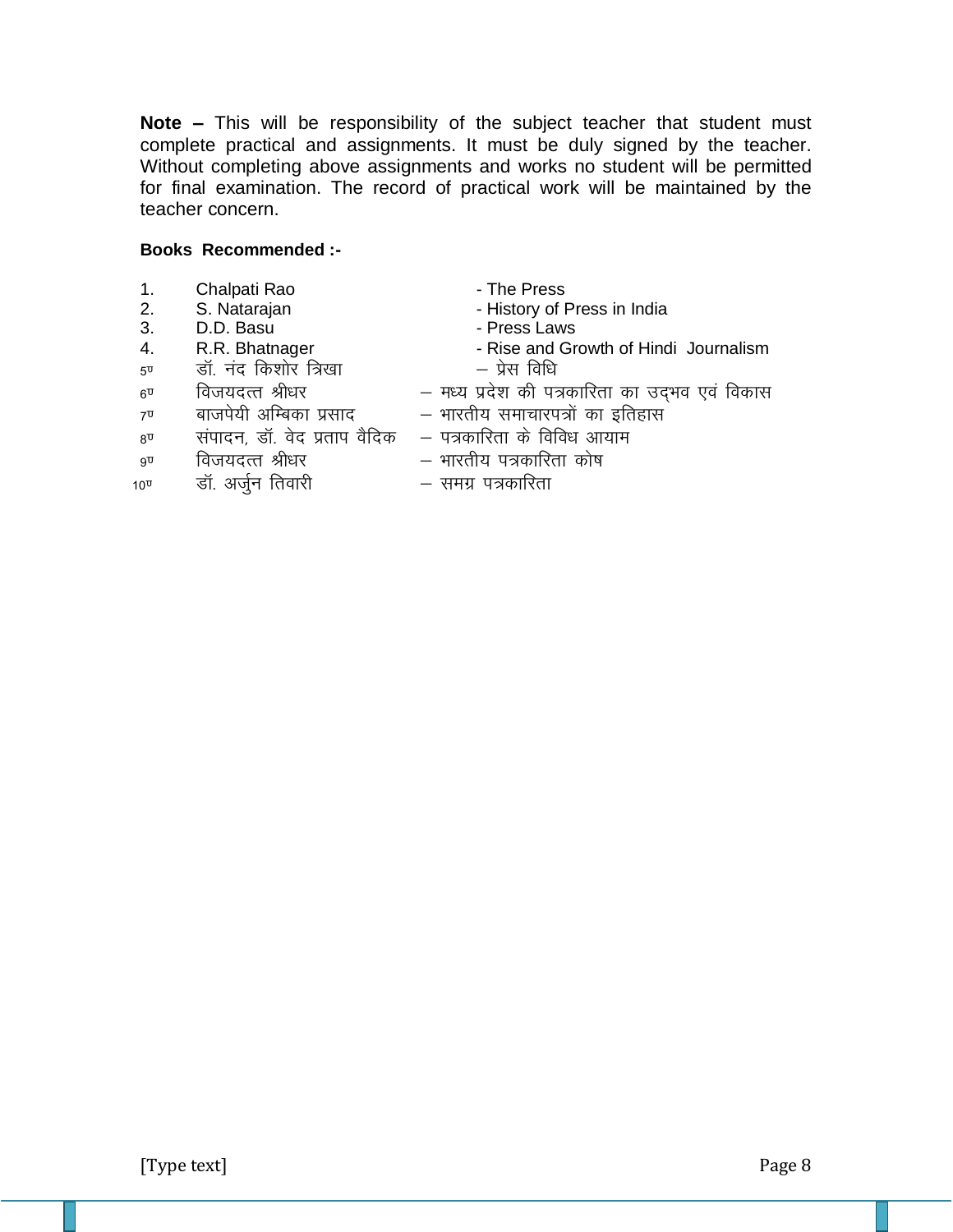## **INTRODUCTION OF MASS COMMUNICATION & THEORIES**

 **Credit – 05 Marks - 60**

**UNIT-I** Introduction to Communication, Communication: Concept, Definition, Process, Scope, Elements & Functions, Nature of Human Communication, Verbal & Non-Verbal Communication, Types of Communication, Barriers of **Communication** 

**UNIT II-** Development of Communication. Communication meaning and scope. Mass communication, Process and characteristics, objectives and functions. Type of communication- Interpersonal, group and mass communication. Types media- Traditional, Print and Electronic and their role in the society.

**UNIT III-** Models of Communication & Process: Lass well Model . Shannon & Weaver Model, Wilber Schramm Model, Osgood Model. Communication Theories: Normative Theory, of Communication, Authoritarian Theory, Libertarian Theory, Soviet Communist Theory, Social responsibility Theory, Democratic Participation Theory.

**UNIT IV-** Mass media and democracy, Press Commissions - First commission, Second press commission, recommendations and implementation. Press Council- role, responsibility and functions press council. Media ethics.

**UNIT V-** Social media- whatsapp, facebook, twiter, instagram, E-mail, V-chat, Ftp, Internet, Viaset, Leasedline.

**Practical & Assignments –** Every student of B.J.C has complete following assignments before he inters for examination. The assignments will be checked by course teacher.

- 1. Defining the various communication types and writing the report.
- 2. Hunting the newspapers and other mass media and writing their comtents.
- 3. Visit to rural areas and preparing reports.(Atleast 5)
- 4. Finding traditional communication forms at local, state and national level.
- 5. Finding traditional communication forms at local, state and national level. Photography and preparing its file, Photo editing, developing the photo film roles, photo features.

**Note –** This will be responsibility of the subject teacher that student must complete practical and assignments. It must be duly signed by the teacher. Without completing above assignments and works no student will be permitted for final examination. The record of practical work will be maintained by the teacher concern.

## **Books Recommended:-**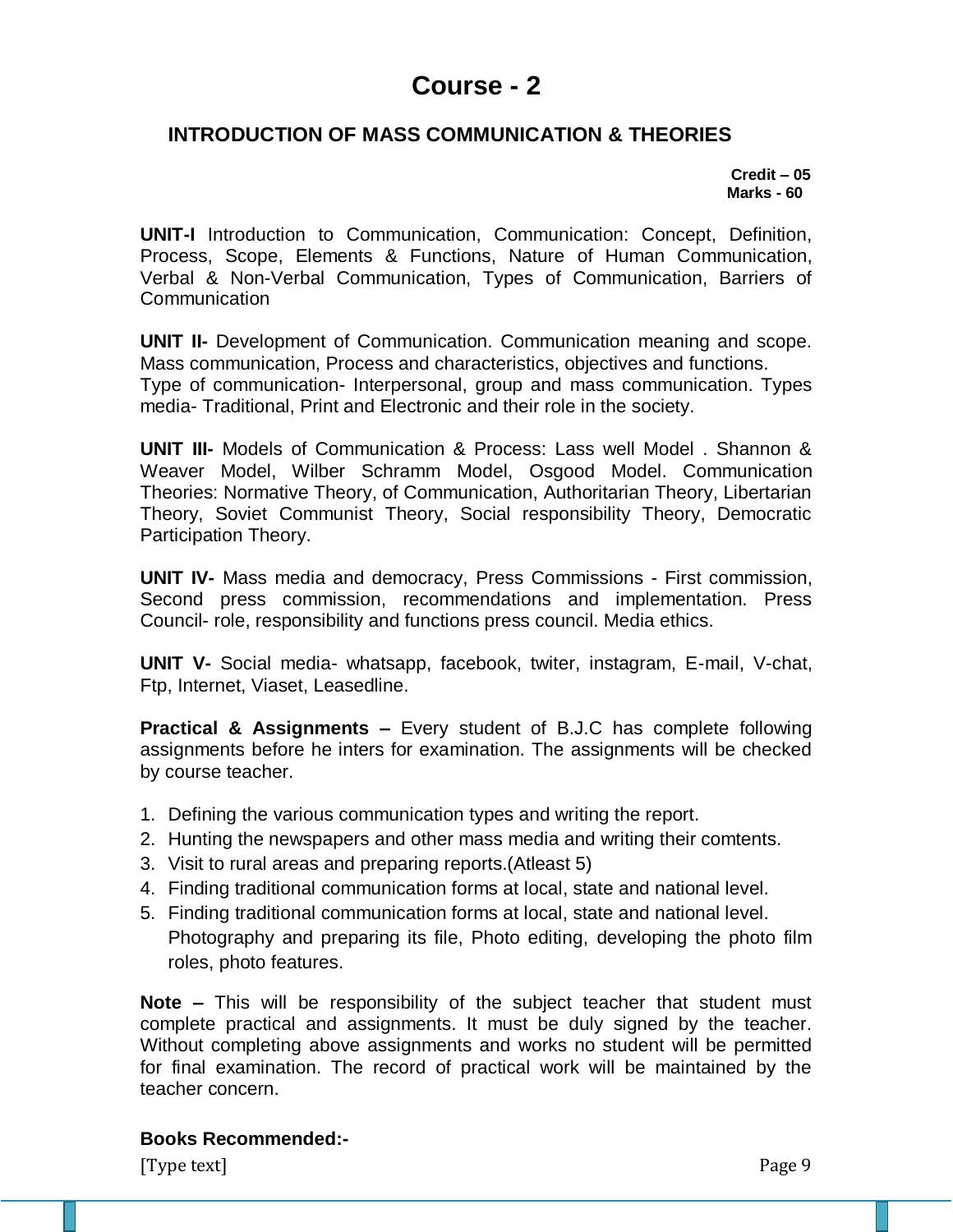- 
- 
- 
- 
- 
- 
- $7^{\circ}$  राधेश्याम शर्मा 'kek 'kek 'kek 'kek 'kek Yarati 'kek 'kek Yarati 'kek 'kek 'kek 'kek 'kek 'kek 'kek 'k
- $8^{\overline{0}}$  बॉ. महावीर सिंह  $-$  जनसंवाद
- 
- **1.** D.S. Mehta  **Mass Communication in India**
- 2. Keval J. Kumar  **Mass Communication in India**
- 3. B.R. Gupta  **Mass Communication & Development**
- 4. Mequail Denis Communication theory an introduction
- 5. Wilbur Schramm Mass Media & National Development
- 6. J.S. Murthy & Uma Tripathi -Communication and Rural Development
	-
	-
- 9<sup>0</sup> प्रो. जे.वी. विलानिलम भारत में संचार और जनसंचार (अनुवाद

शशिकांत शुक्ल)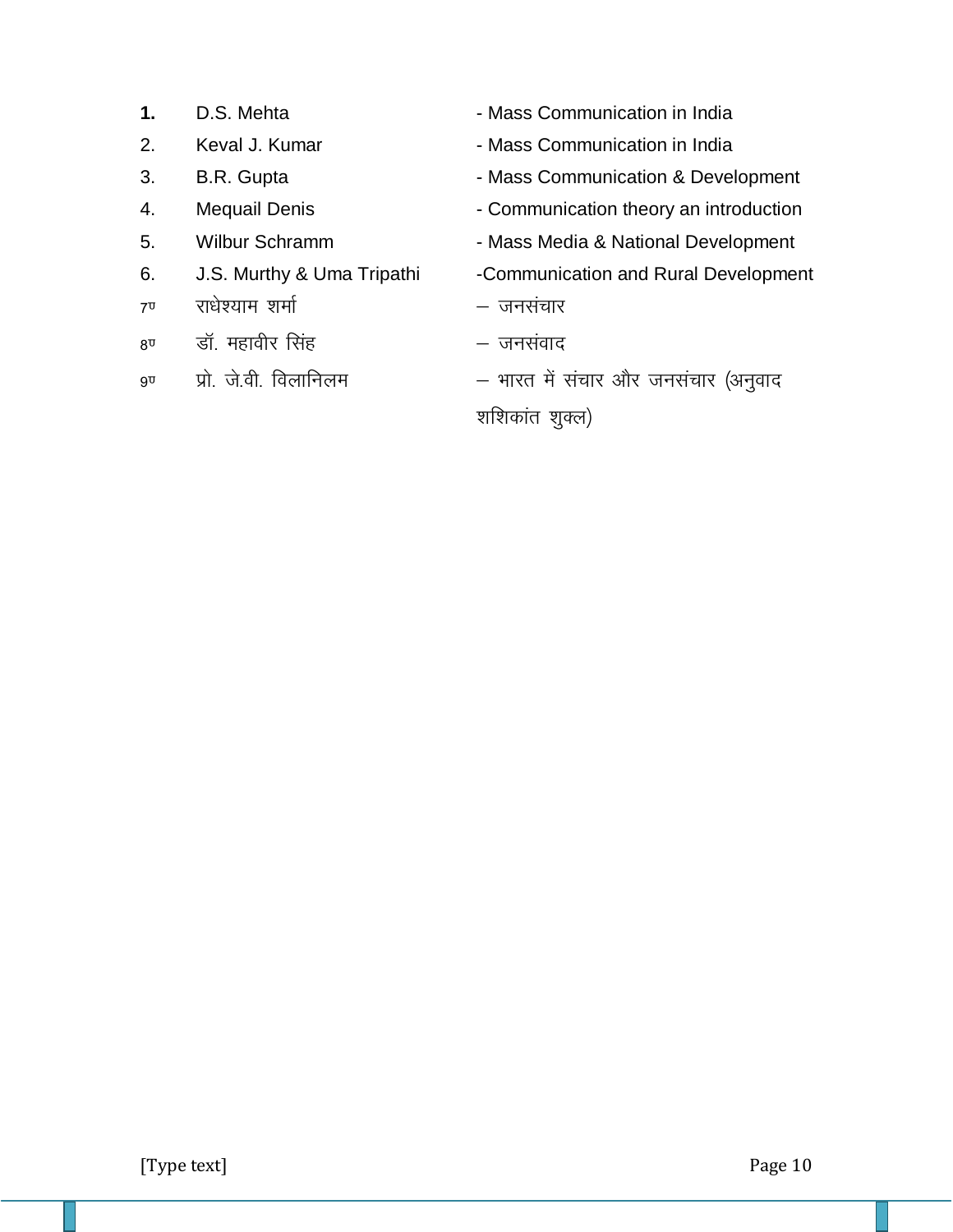## **REPORTING, FEATURE WRITING AND NEWS AGENCY**

#### **Credit – 05 Marks - 60**

**UNIT I-** Definition of news, concept, value and sources of news, construction of news. Type of news, colour in news, developing the news, various stages, follow up stories. Meaning and scope of Journalism, Purpose and functions of Journalism.

**UNIT II-** Leads - Introduction and definition. Importance of lead, Construction and types of leads. Investigative reporting- purpose and function of investigative reporting, challenges and effects, qualities for investigative reporter, interpretative reporting purpose and functions, importance and scope.

**UNIT III-** Various kinds of reporting - Reporting for radio and TV. Difference between electronic and print news. Reporters responsibility and quality. Interview- purpose, types and producing the interview stories. Rural and Agricultural Journalism, Problems and prospect of Rural/Agricultural Journalism

**UNIT IV-** News Agencies - Growth and development of News Agencies in the world with special reference to India. Functions and set-up, PTI, Bhasha, UNI & Varta, Major news agencies in the world. Non aligned, News agencies. New International world information and communication order.

**UNIT V-** Introduction and definition of feature. Scope and importance of feature, type of feature, difference between news, feature and article, converting news article in to features various approaches, effect of feature on the audience language illustration.

**Practical & Assignments –** Every student of BJC has to complete following assignments before he enters for examination. The assignments will be cheked by course teacher. 1. News writing on different issues. 2. Interview on various types. 3. Writing colour news. 4. Practicing and writing the different kinds of leads. 5. Writing interpretative reports. 6. Writing news based on investigative reporting on health, environment, development issues. 7. Writing news for Radio and TV. 8. Production of feature, news features and feature articles. 9. Publishing Daily Bulletine. 10. Translation.

**Note –** This will be responsibility of the subject teacher that student must complete practical's and assignments. It must be duly singed by the teacer. Without completing above assignments and works no student will be permitted for final examination. The record of practical work will be maintained by the teacher concern.

### **Books Recommended :-**

- 1. James Lewise  **Active Reporter**
- 2. Noel & Brown New Writing and Reporting
- 3. K.M. Shrivastava News Reporting and Editing
- 
- 
- 
- 4. IIMC Publication  **News Agencies Pool of Non** Aligned Country
- 5. jktsUn z & laokn vk Sj laoknnkrk
- 6. u anfd'kksj f=[kk & lekpkj ladyu vk Sj ys[ku
- 7. MkW- vtqZu frokjh & vk/kqfud i=dkfjrk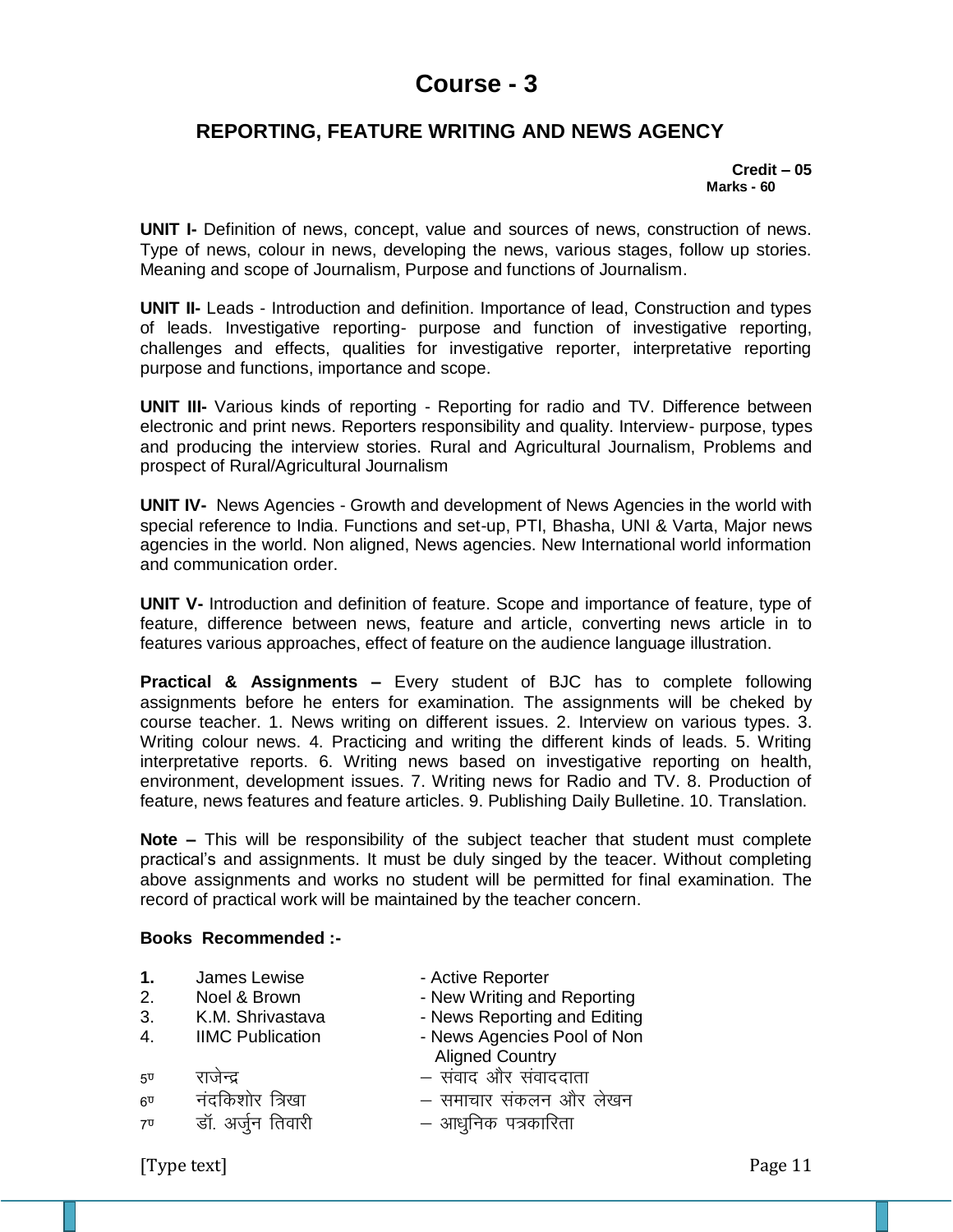### **EDITING PRODUCTION AND COMPUTER APPLICATONS**

 **Credit – 05 Marks - 60**

**UNIT I-** Importance of editing, responsibility of editor. Editors freedom pre and after independence, Editors quality, Challenges, before the editors. Editorial writing, pattern and principles. News editor, Role of sub-editor, Responsibility and qualities. Tools and techniques of Sub-editing, symbols of proofs reading and editing.

**UNIT II-** Writing headlines, use of headlines, essentials of writing a headlines, types of headlines, use of typography, space, space in headlines, editing press telegrams. Editing of muffasil copy, language and translation, Various pages of newspapers, letter to editor and comments.

**UNIT III-** Elements of design- type faces and families, paper and size difference between design, make-up and lay out. Principle of page make-up, newspapers style, page make-up planning . Magazine difference between magazine and newspapers. News Room organization as setup of newspaper.

**UNIT IV-** Production techniques, Illustrations, selection- designing of pages, planning and scheduling. Printing technology history and development of printing technology, types of printing machines, letter, press printing, rotary press, photo offset, screen printing. Printing process, colour printing techniques scanning.

**UNIT V-** Introduction to Information Technology areas and scope and developments. introduction to computer. History of computer, classification, hardware components of computer, software components of computer, Multi media page maker, MS Office, DTP, Websites, Internet access, QuarkExpress, PhotoShop.

**Practical & Assignments –** Every student of BJC has to complete following assignments before he enters for examination. The assignments will be checked by course teacher. 1. Knowledge of editing skills and techniques. 2. Editorials writing. 3. Letter to editor writing and publication in local and national. 4. Preparing various pages of newspapers and magazines. 5. Writing headines in different types. 6. Editing a news agency copies. 7. Translation of news, articles, and other materials. 8. Publication of Lab Journal. 9. Dummy and Page Make-up presentation. 10. Knowledge of printing process. 11. Han dins computer for MS word. Web page designing, internet, knowledge and searching the sides, making dummy pages on computer, creating file.

**Note –** This will be responsibility of subject teacher that student should complete the practicals and assignments it should duly signed by them. Without completing above assignments and works no student will be permitted for final annual examination, the record of practical work will be maintained by the teacher concern in a register.

#### **Books Recommended :-**

- **1.** M.V. Kamath  **Professional Journalism**
- 2. M.V. Kamath Journalist Handbook
- 3**<sup>0</sup> -** रालाब कोठारी बाहिल कोठारी समाचारपत्र पबंधन
- 4. d s-ih- ukjk;.ku & laiknu dyk
- 5. MkW- latho Hkkukor & laiknu dyk
- 
- 
- 
- 
- 
- 
- -
- $\begin{array}{ccc} 6^\text{u} & & \text{if } \hat{a} \neq 0 \end{array}$ क्षिण where  $\begin{array}{ccc} & \text{if } \hat{a} & \text{if } \hat{a} \neq 0 \end{array}$
- 7. ';ke lqanj 'kekZ & lekpkji= i`"B lkt&lTtk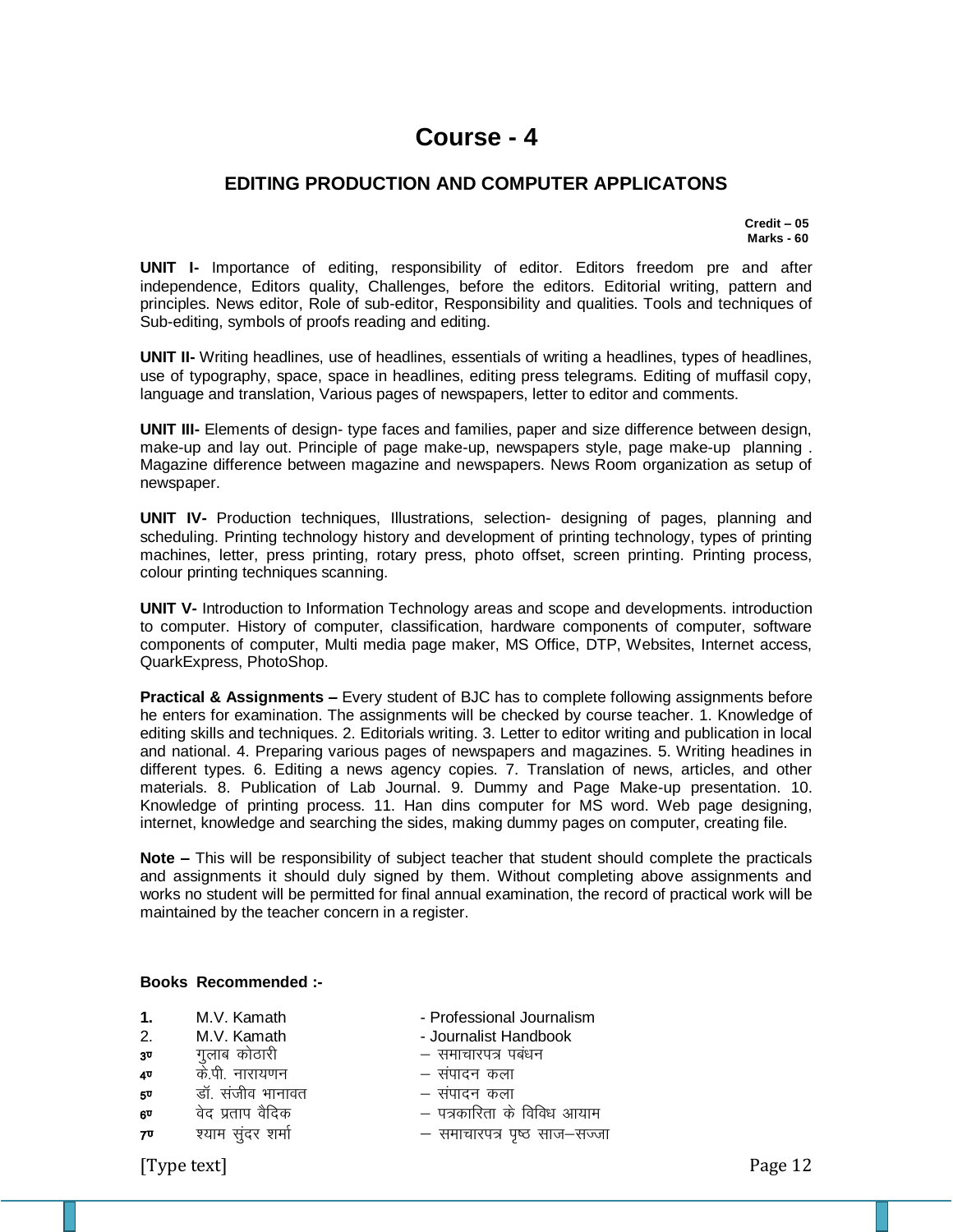# **PRACTICAL**

**Credit – 04**

 **CCE : 40 Marks Practical work & Viva-Voce : 60 Marks**

 **Total – 100 Marks**

The Practical will be conducted by External and Internal The practical will cover all the papers of **First Semester**

There will be two parts for practical which will be conducted by External and Internal examiner appointed by the university.

- 1. Course 1 History of Journalism & Press Laws
- 2. Course 2 Introduction of Mass communication & Theories
- 3. Course 3 Reporting, Feature writing & News agency
- 4. Course 4 Editing Production & New Media Application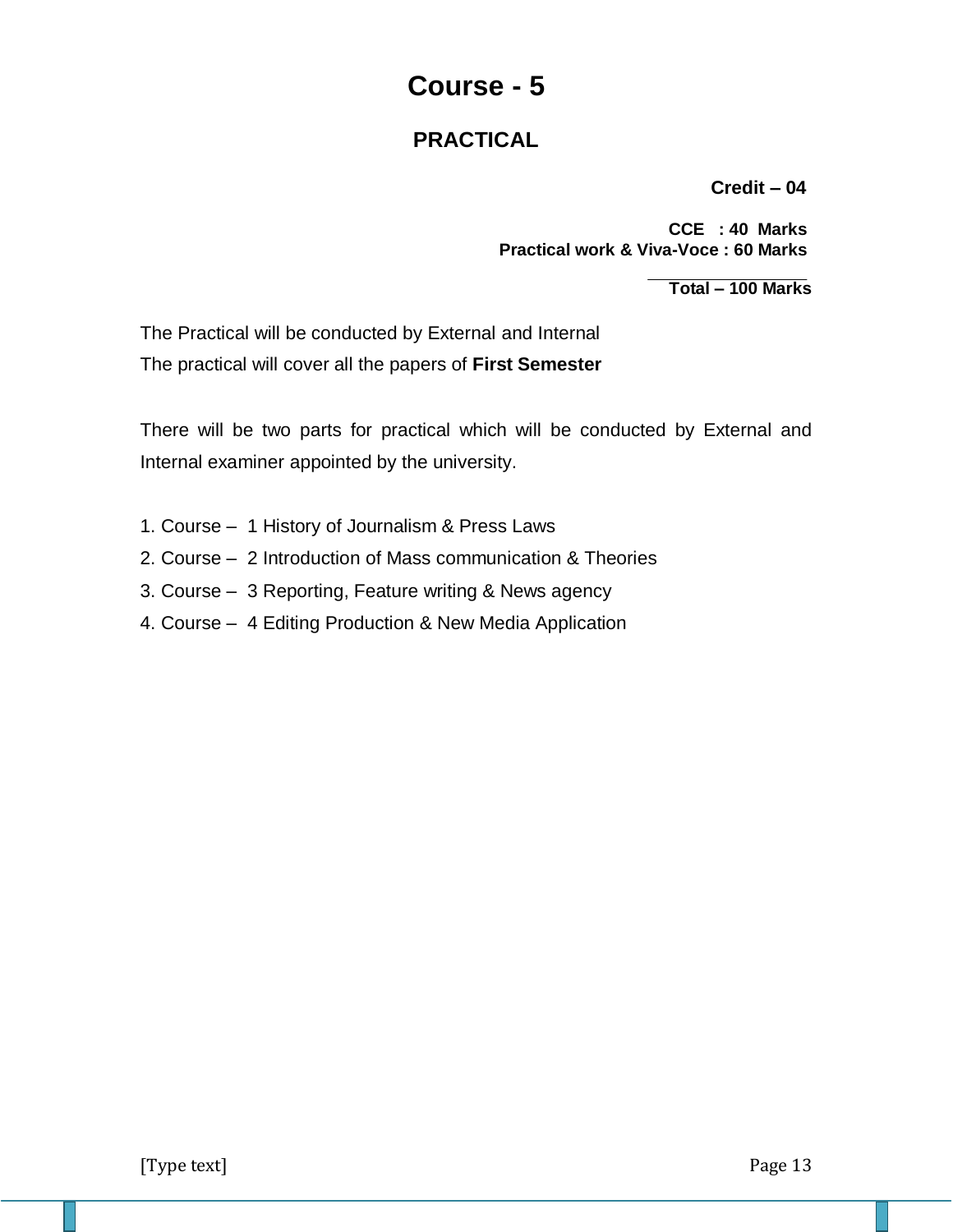### **SECOND SEMESTER**

## **Course – 6**

### **PRINCIPLES OF ADVERTISING & PUBLIC RELATIONS**

 **Credit – 05 Marks - 60**

**UNIT I-** History of Advertising. Definition and functions, responsibility and effects of advertising on consumers. Advertising agencies- function, organization, Set-up, copywriting, designing, headlines text, slogans, copy preparation.

**UNIT II-** Media selection, research and planning. Different approaches for various media. Media campaign and strategy. Advertising agencies and advertisers relations. DAVP-set-up, budget, functions. Quality of copy writer. Use of ads in rural areas. Social responsibility of advertising.

**UNIT III-** Definition and scope of PR in India, its relationship wit publicity, propaganda and advertising. Politics and PR. State PR directorate in Madhya Pradesh Set-up and function.

**UNIT IV-** PR in private and public sector, ethics of PR. Seven "c" of PRO's qualities, tools of PR, changing scenario of PR in India.

**UNIT V-** House Journals, aims and objectives. production, techniques PR and Press, Press conference, use of various media in PR.

**Practical & Assignments** - Every students of BJC has to complete following assignments before he enters for examination. The assignments will be checked by course teacher.

1.Identify the advertising an its types. 2. Writing reports on consumer behavior. 3. Copy writing for advertising with headline text use of typography etc. 4. Planning and preparing add campaign. 5. Accessing effect of ads on various groups. 6. Organizing press conferences. 7. Publication of House Journal. 8. Writing and publicity campaign 9. Inviting local, state and national VIP'S for press conference and other PR work. 10. Writing a study reports on various organizations. 11. Publication of House Journal and news letters/ bulletins.

**Note-** This will be responsibility of the subject teacher that student must complete practical's and assignments. It must be duly signed by the teacher. Without completing above assignment and works no student will be permitted for final examination. The record of practical work will be maintained by the teacher concern.

#### **Books Recommended :-**

| 1.<br>2.<br>3.<br>4.<br>$5^{\overline{U}}$ | J.M. Kaul<br>D.S. Mehta<br>S.A. Chunawala<br>James Frankline<br>अशोक महाजन | Public Relation in India<br>Handbook of Public Relation in India<br>Advertising Theory and Practice<br>Advertising<br>विज्ञापन |
|--------------------------------------------|----------------------------------------------------------------------------|--------------------------------------------------------------------------------------------------------------------------------|
| $6^{\overline{U}}$                         | बी.आर. गुप्ता                                                              | भारत में जनसंपर्क                                                                                                              |
| 7 <sup>T</sup>                             | राजन्द                                                                     | लाकसपक                                                                                                                         |
| 8 <sup>T</sup>                             |                                                                            |                                                                                                                                |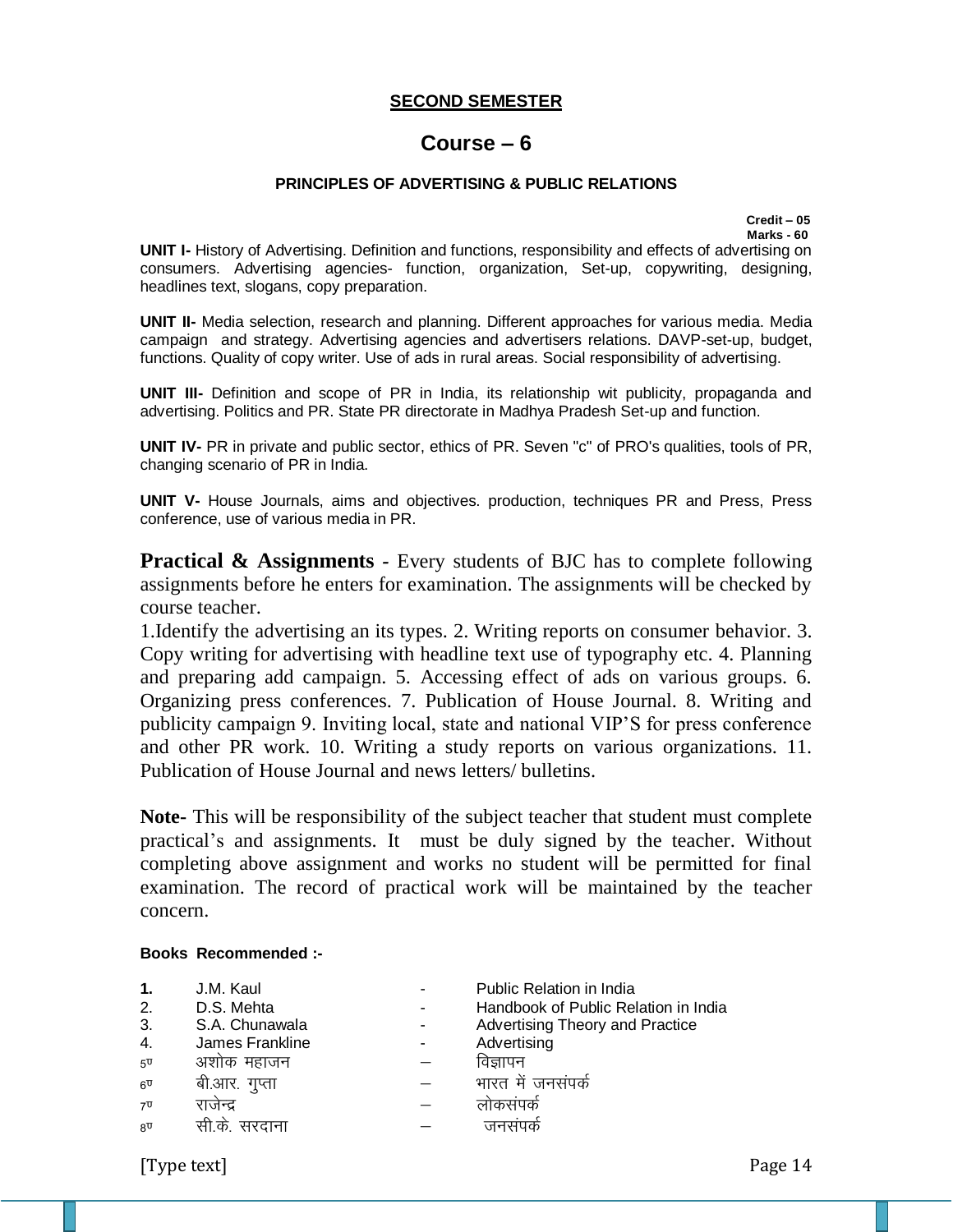# **Course – 7**

#### **AUDIO-VISUAL COMMUNICATION (FILM, TV, RADIO, SATELLITE, VIDEO COMMUNICATION)**

 **Credit – 05 Marks - 60**

**UNIT I-** Radio as an oral medium. Radio and social change. Radio and development. News room set-up of Akashwani, News editing, national and regional news bulletins. Radio newsreel, Radio interviews.

**UNIT II-** Film script writing, shooting script, documentary film and uses. stages of film production from story idea to releasing print. Parallel and commercial cinema. Present trends in film making, censorship, film reviews.

**UNIT III-** Writing for TV/Film/Serials. TV interviews, TV programs, TV commercials, TV news bulletins, Sponsorship of TV serials. Story ideas, outline of TV script. Production conference, Impact of TV on mass audience. Types of TV camera, TV studious, Terminology used in TV, Private News channels in India. Types of Channel.

**UNIT IV-** Satellite communication & its effect on communication scenario, SITE programs, Dish Antenna, its use in rural areas, Video technology production of video programs. Its impact on commercial film industry.

**UNIT V-** Film and TV institute of India. NFDC, FTII, NSD, Critical appreciation of TV serial, autonomy for Electronic Media, Prasar Bharti Act. Various committees and their recommendation on Doordarshan and Aakashavani.

**Practical & Assignments –** Every students of BJC has to complete following assignments before he enters for examination. The assignments will be checked by course teacher. 1.Preparation and presentation radio news. 2. Preparation and presentation for various radio programme like . Radio talks, radio newsreels, radio interview and radio features. 3. Recording of the programmes, interviews and editing. 4. Production of documentary films. 5. Film script writing. 6 film review. 7. Knowledge of different part of video camera and technical terminology. 8. Production and coverage of various programmes editing of programmes. 9. Presentation of Tv interview, talk shows. 10. Coverage of local , campus programmes . 11. Video editing and video terminologies. 12. Writing film reviews and the knowledge of various channels.

**Note-** This will be responsibility of the subject teacher that student must complete praticals and assignments. It must be duly signed by the teacher. Without completing above assignment and works no student will be permitted for final examination. The record of practical work will be maintained by the teacher concern.

#### **Books Recommended :-**

| 1.              | K.M. Shrivastava | Radio and TV Journalism      |
|-----------------|------------------|------------------------------|
| 2.              | J.S. Murthy      | <b>Mass Communication</b>    |
| 3.              | Keval J. Kumar   | Mass Communication in India  |
| 4.              | Mehra Masani     | Broadcasting and the People  |
| 5.              | असगर वजाहत       | टेलीविजन लेखन                |
| $6\overline{0}$ | एच. मुस्तफा जैदी | टेलीविजन समाचार लेखन और वाचन |
| 7 <sup>U</sup>  | विजय अग्रवाल     | सिनेमा और समाज               |
| 8 <sup>T</sup>  | सिंह ए.के.       | रेडियो टीवी रिकप्ट<br>लेखन   |
|                 |                  |                              |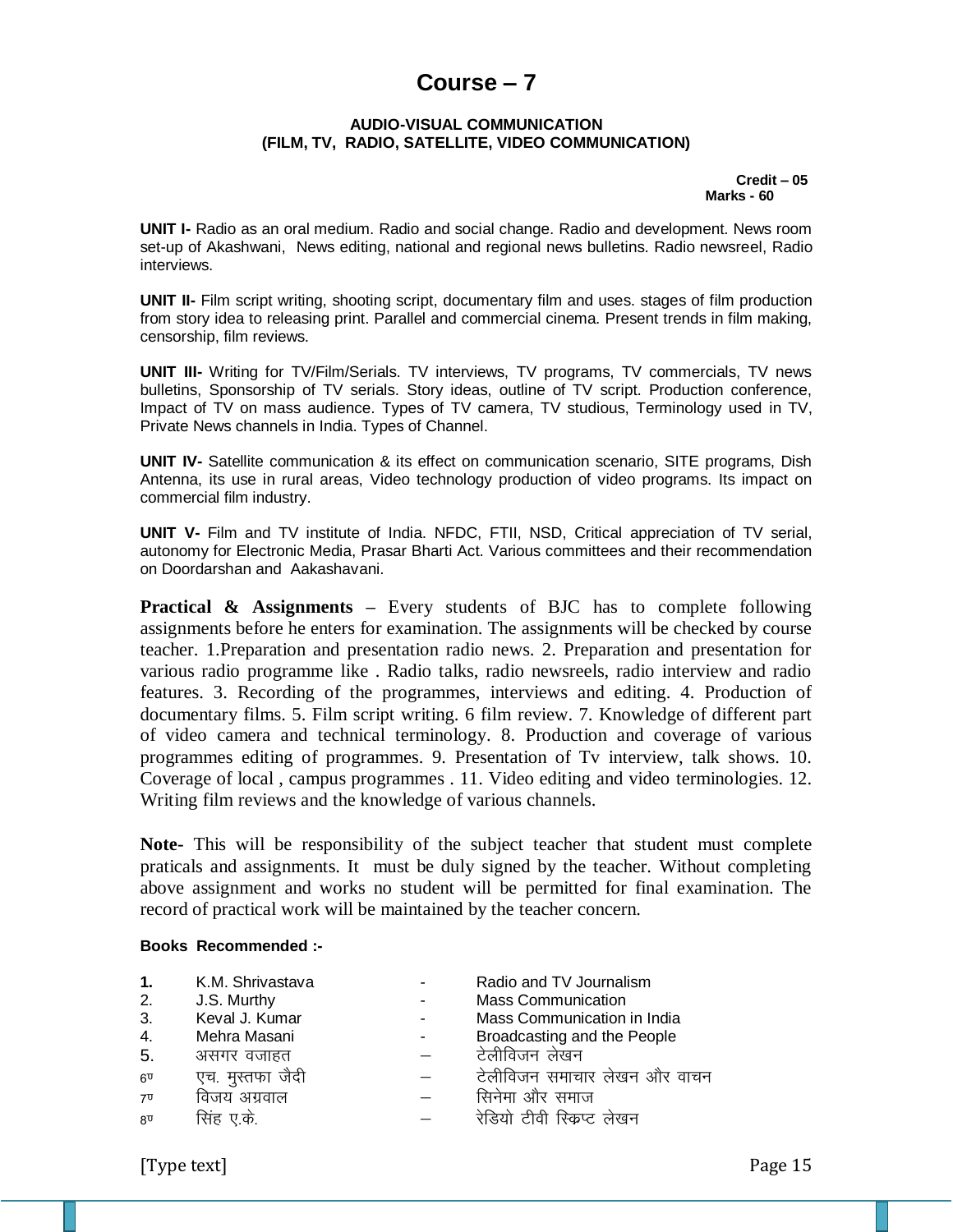# **Course – 8 DEVELOPMENT COMMUNICATION**

### **Credit – 05 Marks - 60**

**UNIT I -** Concept of development, Development Indicators, Approaches to development, Problems of development, Development Policy and Planning.

**UNIT II -** Development Journalism: concept & relevance, Development communication: Meaning, Strategies in development communication.

**UNIT III-** Social, cultural and economic barriers of development communication, Use of media and inter-personal communication.

**UNIT IV -** Traditional media: Types of Traditional media, uses and presentation, Awareness in Tribal & weaker sections.

**UNIT V -** Areas of rural journalism: health, agriculture, Panchayati raj, Population, Campaigns and their evaluation.

**Practical & Assignments** – Every student of BJC has to complete following assignments before he enters for examination. The assignments will be checked by course teacher.

- 1. Defining the various communication types and writing the report.
- 2. Hunting the newspapers and other mass media and writing their contents.
- 3. Visit to rural areas and preparing reports (Ateast 5).
- 4. Finding traditional communication forms at local, state and national level.

**Note-** This will be responsibility of the subject teacher that student must complete practical's and assignments. It must be duly signed by the teacher. Without completing above assignment and works no student will be permitted for final examination. The record of practical work will be maintained by the teacher concern.

### **Books Recommended:-**

| 1. | D.S. Mehta                                   | Mass Communication in India                |
|----|----------------------------------------------|--------------------------------------------|
| 2. | Keval J. Kumar                               | Mass Communication in India                |
| 3. | B.R. Gupta                                   | Mass Communication in Development          |
| 4. | Mequail Denis                                | communication theory an introduction       |
| 5. | <b>Wilbur Schramm</b>                        | Mass Media & National Development          |
| 6. | J.S. Murthy & Uma Tripathi -                 | <b>Communication and Rural Development</b> |
| 7. | राधेश्याम शर्मा                              | – जनसंचार                                  |
| 8. | डॉ. महावीर सिंह                              | – जनसंवाद                                  |
| 9. | प्रो. जे.वी. विलानिलम (अनुवाद शशिकांत शुक्ल) | – भारत में संचार और जनसंचार                |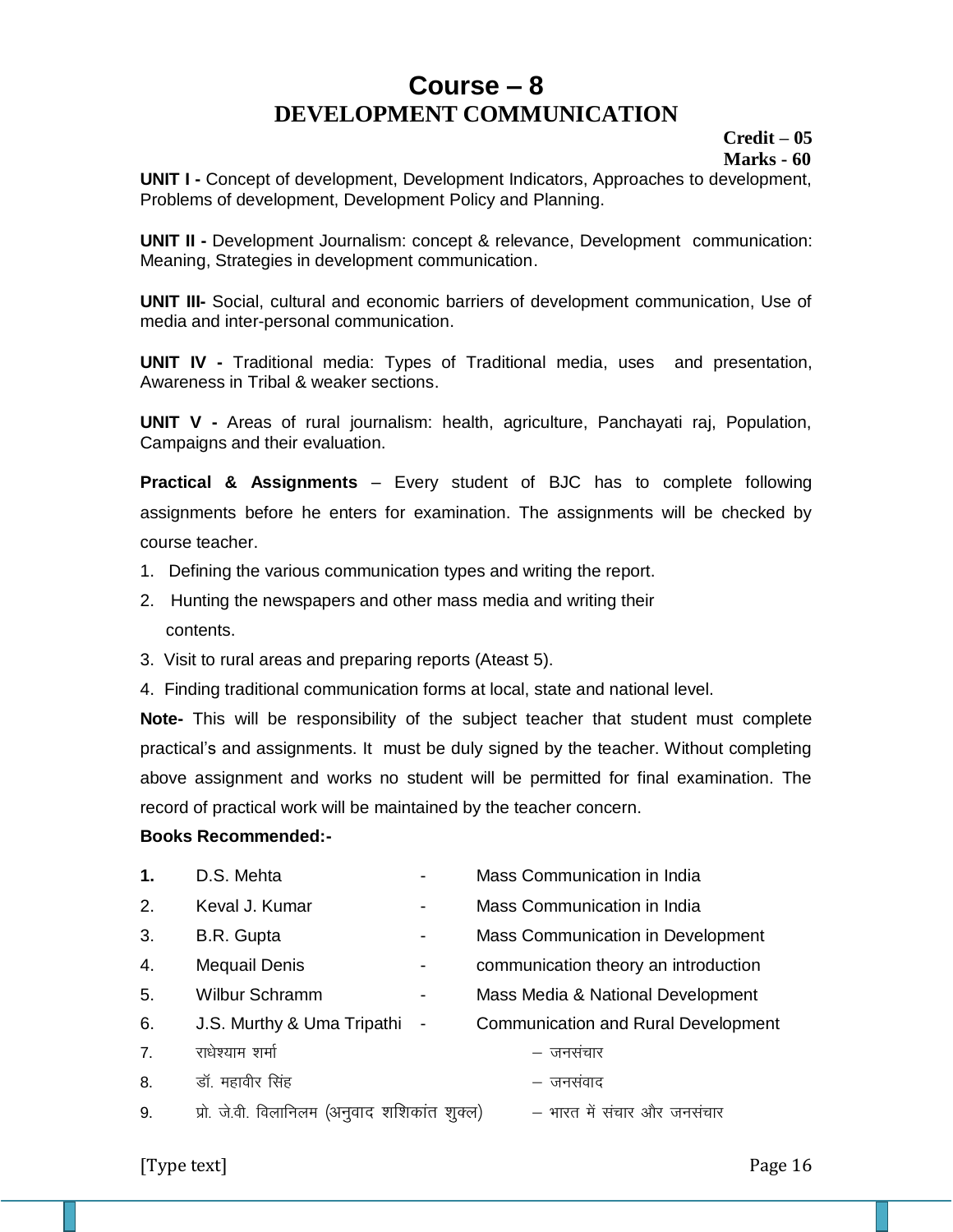# **Course – 9**

# **DISSERTATION & PRODUCTION**

|                                              | $Credit - 05$<br><b>Total marks -100</b> |
|----------------------------------------------|------------------------------------------|
| There will be three parts of this paper      |                                          |
| A. Dissertation                              | 60 marks                                 |
| <b>B.</b> Production                         |                                          |
| 1. Production of lab journal                 | 10 marks                                 |
| 2. Production of electronic media programmes | 10 marks                                 |
| C. Study tour and Internship.                |                                          |
| 1. Study Tour                                | 05 marks                                 |
| 2. Internship (8 weeks)                      | 05 marks                                 |
| D. Press Conference                          | 10 marks                                 |
| Total                                        | 100                                      |

## **DISSERTATION:**

The dissertation will be submitted to the examination section RDVV and examined by the Examiner appointed by the University. Every student has to submit a dissertation after the session on the session on the date as declared by Registrar of examination/HOD. Students have to write a dissertation under the guidance of a teacher of the department. The teacher will be allotted to guide the work by HOD of the Department after being satisfied with subject. No teacher will directly take any student for guidance.

All students have to submit a synopsis of the subject and normal monthly progress report will be required before the submission. Dissertation may be rejected if guide or HOD is not satisfied with the work. It will be examined by External Examination. The dissertation must be submitted one month before the commencement of annual examination, duly forwarded and certified by the guide of the dissertation. Every Student has to submit three copies of dissertation in computer typed hard copy. Any other form will not be accepted. If it is found that dissertation is not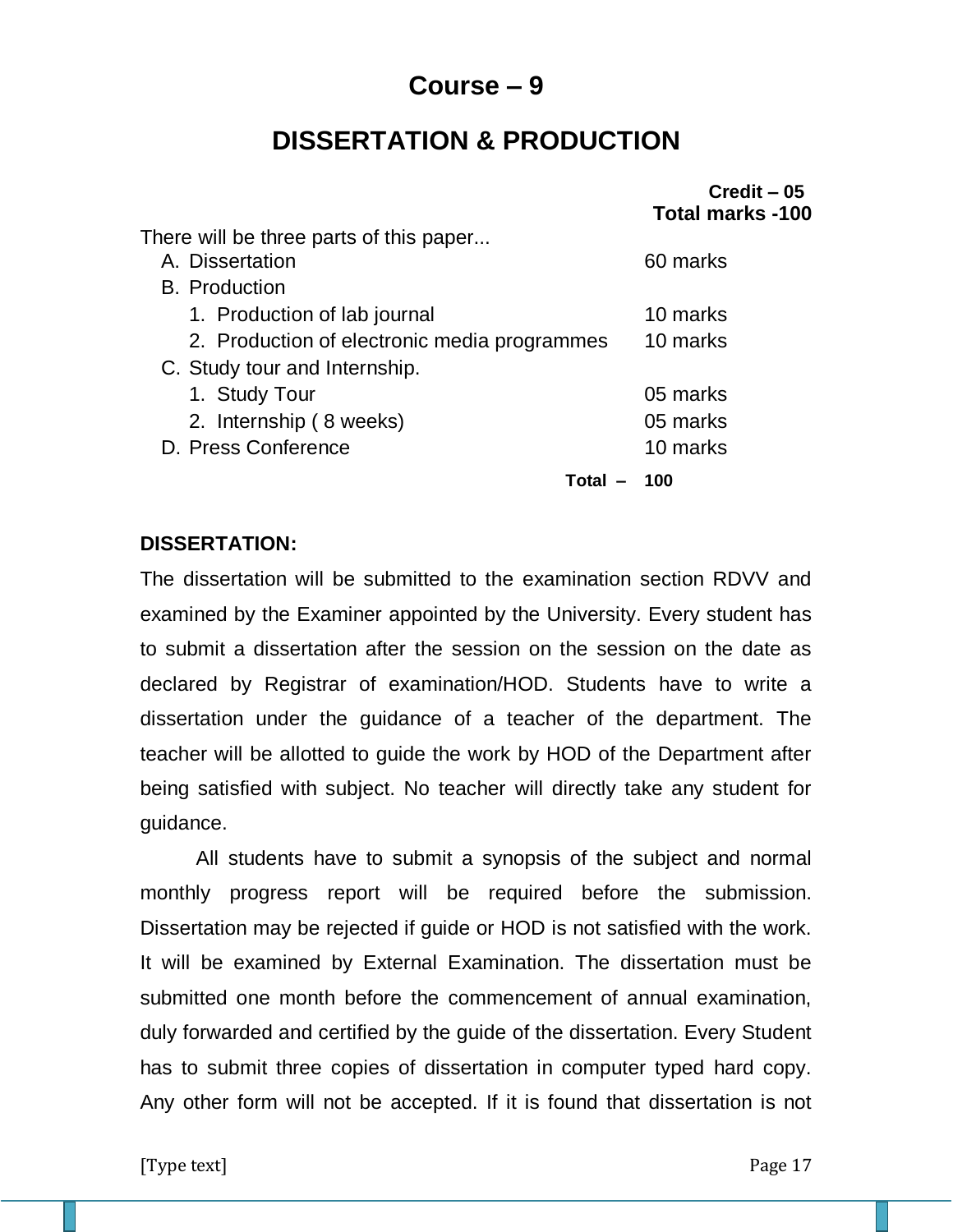original work/copied from any other source the student will be the subject of UFM and will be punished under the same roles.

If dissertation is found unsatisfactory either by guide or examiner the student will be declared fail in the paper. He can re – submit in the next subsequent examination that means next year examination for which he has to fill up examination form and deposit fee as per university rules.

### **LAB JOURNAL:**

Four issues of the Lab Journal will be published by the students as per BJC ordinance 67 and same will be produce before examiner at the time of practical's and viva for the assessment. Every student has to prove his/her contribution before the examiner. The lab journal will be published on standard format which include offset printing at least of minimum 4 pages.

### **STUDY TOUR:**

Study of the functioning of National Mass Media Centers is an essential component of the Journalism and Communication Course. Study tour, is included as part of the syllabus. Every student has to attend study tour conducted by the Department. It will be compulsory; failing to attend the study tour Result of the students will be announced failed in the concerned paper. The place, date and duration of the tour will be decided by the HOD with the help of the Teachers of Department. After returning from the tour every student has to write a report regarding his observations of Mass Media centers. The tour will be accompanied by teachers nominated by HOD. The teacher will take appropriate action against the students who have found in disciplined during tour. Teacher accompanying the tour has to submit a confidential report on the conduct, behavior, discipline, responsibilities about the students. If any student found otherwise on the basis of the confidential report he/she may be declared unfit to appear in the annual examination on the recommendation of the committee constituted by HOD.

### **INTERNSHIP:**

Every student has to go 8 weeks internship after examination. The organization will issue a certificate on the basis of the work done during internship. The department will select the organization for each student for the purpose. The result of the student will be declared after producing the certificate from the organization he has worked with.

These components are compulsory. Students have to produce each evidence of the work at the time of practical examination.